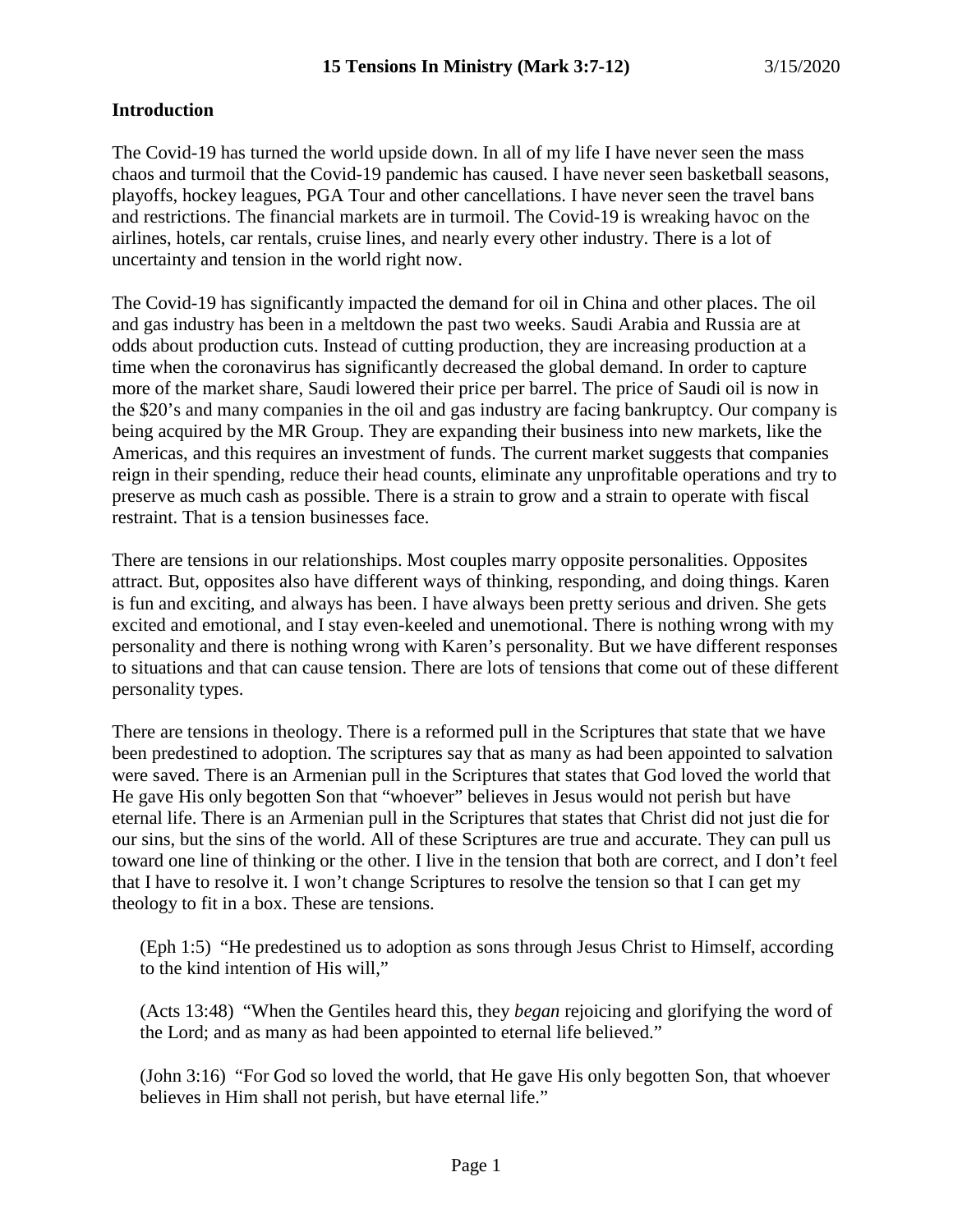(1 John 2:2) "and He Himself is the propitiation for our sins; and not for ours only, but also for *those of* the whole world."

In our passage today there are tensions. Jesus withdraws with His disciples, but a great multitude followed Him. There are times that we need to withdraw and have time to ourselves, but there are lots of people that need us to reach out and engage with them. We also see people healed by Jesus' touch, and we also see Jesus distancing Himself so that people could not crowd around Him. It is a tension between personal touch and corporate ministry. Finally, we see unclean spirits declaring that Jesus is the Son of God, and Jesus warning them not to tell who He was. Jesus wanted Himself identified by divine revelation not demonic revelation. There is a tension about the source of revelation about Jesus.

### **Tensions In Ministry**

- 1. Withdrawing vs. Engaging
- 2. Personal Touch vs. Corporate Ministry
- 3. Demonic Revelation vs. Divine Revelation

(Mark 3:7-12) "Jesus withdrew to the sea with His disciples; and a great multitude from Galilee followed; and *also* from Judea, {8} and from Jerusalem, and from Idumea, and beyond the Jordan, and the vicinity of Tyre and Sidon, a great number of people heard of all that He was doing and came to Him. {9} And He told His disciples that a boat should stand ready for Him because of the crowd, so that they would not crowd Him; {10} for He had healed many, with the result that all those who had afflictions pressed around Him in order to touch Him. {11} Whenever the unclean spirits saw Him, they would fall down before Him and shout, "You are the Son of God!" {12} And He earnestly warned them not to tell who He was."

# **1. Withdrawing vs. Engaging**

The first tension is between withdrawing and engaging. Jesus withdrew to the sea with His disciples. In context, Jesus has just had another confrontation with the religious leaders about the Sabbath. In John 5, at the pool of Bethesda, Jesus had told the lame man to pick up his pallet and walk. Immediately the man was healed and he picked up his pallet and walked. The Pharisees were upset with this because it was done on a Sabbath, and they began persecuting Him.

(John 5:16) "For this reason the Jews were persecuting Jesus, because He was doing these things on the Sabbath."

The Pharisees began looking for opportunities to persecute Jesus. They were looking for ways to bring charges against Him. Jesus had another confrontation with the Pharisees about His disciples picking some grain as they walked through the grain field on a Sabbath. Then, Jesus confronted the Pharisees in the synagogue on a Sabbath for healing the man with a withered hand. The Pharisees went out and began conspiring with the Herodians about how they might destroy Jesus. Luke tells us that they were filled with rage and began discussing what they might do to Jesus. Jesus withdrew to the sea with His disciples because the Pharisees were out of control. They were enraged and trying to destroy Him. Jesus was not afraid to die; He came here to serve and give His life as a ransom. But, this was not the right time, and He withdrew.

(Mark 3:6) "The Pharisees went out and immediately *began* conspiring with the Herodians against Him, *as to* how they might destroy Him."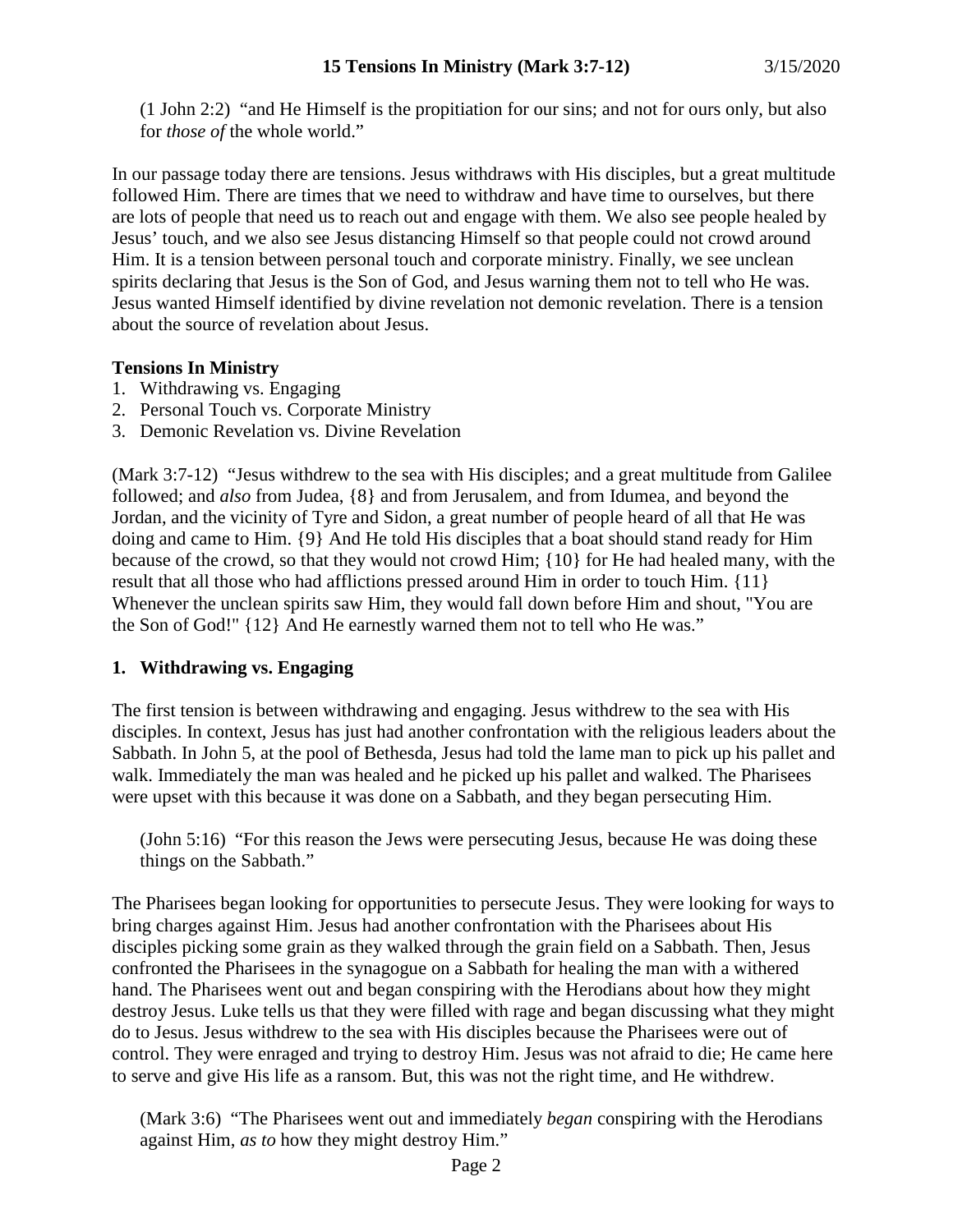(Luke 6:11) "But they themselves were filled with rage, and discussed together what they might do to Jesus."

Sometimes we need to withdraw in times of danger. (Mark 3:7, Matthew 12:14-15). David withdrew and got away from King Saul. David was not afraid, but he was going to let God deal with Saul, and he withdrew with his men to the wilderness.

There are lots of other reasons for withdrawing. When John was arrested, Jesus withdrew into Galilee. Later on, when Jesus heard that John had been put to death, He withdrew to a secluded place by Himself. He withdrew to grieve. This was his cousin, but more than that, this was one of the greatest prophets, who had baptized Jesus. This was the forerunner who had prepared the way for Jesus. He grieved over John and withdrew to a secluded place. Sometimes you and I are full of sorrow about losing a loved one and we need to withdraw. We need time to ourselves.

(Matt 4:12) "Now when Jesus heard that John had been taken into custody, He withdrew into Galilee;"

(Matt 14:13) "Now when Jesus heard *about John,* He withdrew from there in a boat to a secluded place by Himself; and when the people heard *of this,* they followed Him on foot from the cities."

Jesus withdrew in John 6:15 because He had become so popular that there were people who wanted to make Him king. He withdrew again to the mountain for some alone time. He knew what He had come for and their plan was not the Father's will so He withdrew to avoid that situation. There are times in our lives where we know that certain temptations or activities will take place and we can avoid those compromising situations by withdrawing.

(John 6:15) "So Jesus, perceiving that they were intending to come and take Him by force to make Him king, withdrew again to the mountain by Himself alone."

Sometimes there were logistical reasons for withdrawing. We saw in Mark 1:45 that Jesus' popularity and fame was spreading so fast that He could not publicly enter a city. So, He withdrew to the unpopulated areas. People still came to Jesus in the wilderness.

(Mark 1:45) "But he went out and began to proclaim it freely and to spread the news around, to such an extent that Jesus could no longer publicly enter a city, but stayed out in unpopulated areas; and they were coming to Him from everywhere."

Jesus frequently withdrew to spend time with the Father. In Mark 1:35 and Luke 4:42, Jesus got up and went to a secluded place and was praying.

(Mark 1:35) "In the early morning, while it was still dark, Jesus got up, left *the house,* and went away to a secluded place, and was praying there."

(Luke 4:42) "When day came, Jesus left and went to a secluded place; and the crowds were searching for Him, and came to Him and tried to keep Him from going away from them."

Even though Jesus withdrew to the sea, our text says that a great multitude of people followed Him. People from all over heard of what He was doing and came to Him. People came from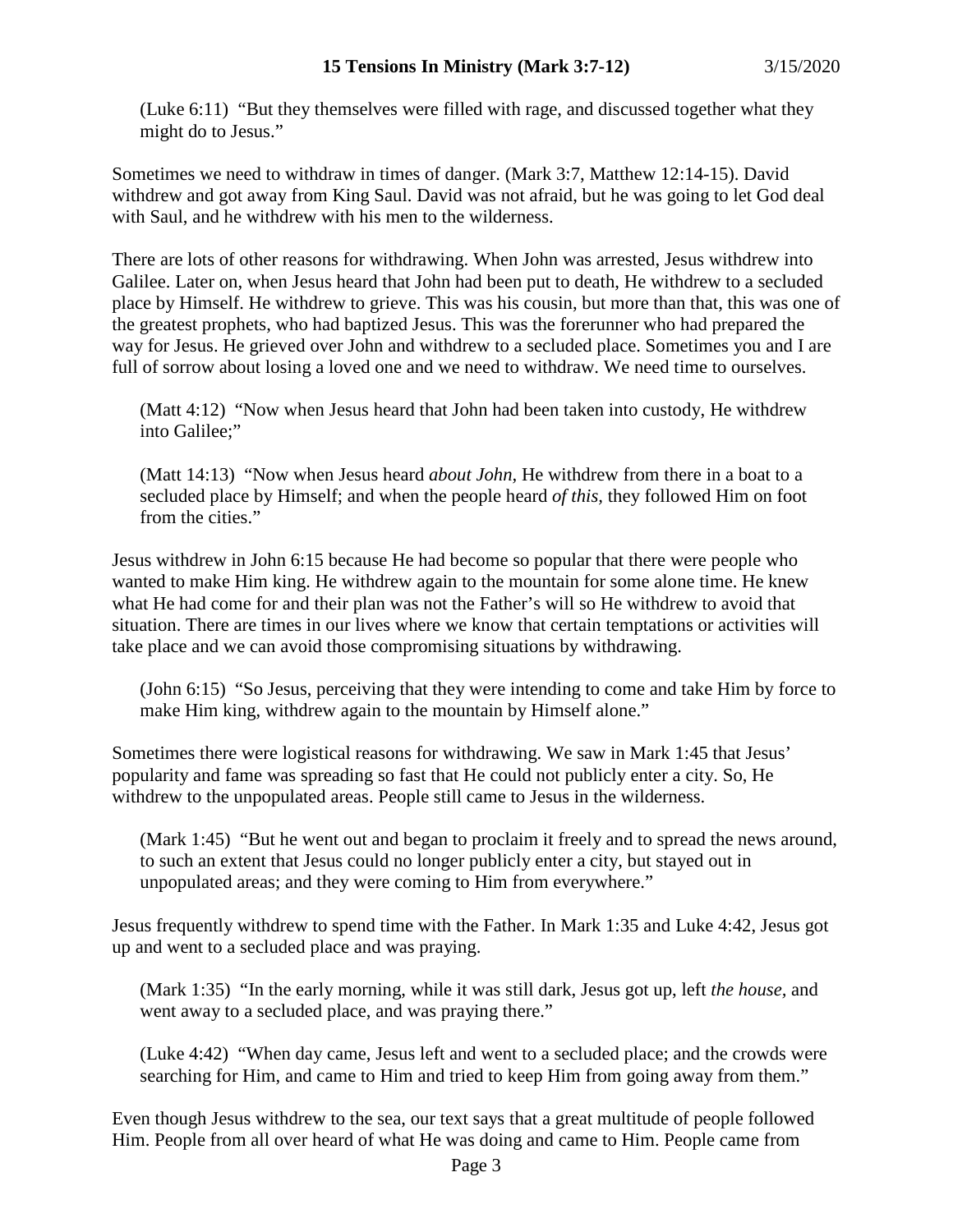Galilee, which is where He and His disciples were based out of. People came from Jerusalem, which was in Judea. They also came from Idumea, which was a region south of Judea. They also came from Tyre and Sidon, which were cities in Syria and Phoenicia. Jesus' fame was far reaching and people were willing to travel from everywhere to be ministered to by Him.

(Mark 3:7-8) "Jesus withdrew to the sea with His disciples; and a great multitude from Galilee followed; and *also* from Judea, {8} and from Jerusalem, and from Idumea, and beyond the Jordan, and the vicinity of Tyre and Sidon, a great number of people heard of all that He was doing and came to Him."

Sometimes we need that time alone, but at the same time there are lots of people that need the Lord. Jesus wanted that alone time after John had been put to death, but people flocked to Him and He went ahead and ministered to them. He was hurting inwardly, but He died to self and poured into the people that came.

Mothers with small children understand this. They need time to themselves, but they have little ones calling to them all day long. They have hands to wash and meals to prepare. They have clothes to wash and a house to clean. They have constant demands on their time, and they desperately need to withdraw and have some alone time. Men, we need to help our wives get that alone time. They need it. That is a tension in life.

We can't just isolate ourselves and live to ourselves. We are to be God's ambassadors and His witnesses here on earth. If we do not share the gospel with them, who is going to do it? If we do not reach the people in our neighborhoods and city, who is going to reach them. There is a tension to meeting the needs of people around us and to carve out time for ourselves.

# **2. Personal Touch vs. Corporate Ministry**

The second tension that I see is between personal touch and corporate ministry dynamics, i.e. maintaining some distance or space when preaching. In verse nine, Jesus told His disciples that a boat should stand ready for Him. The Greek word is ploiarion (Strong's G4142), which means a small boat. It may have been small, but the same Greek word is used in John 6:21 where all the disciples are in the boat crossing to the other side. A boat that is big enough for 13 people must be a minimum of 200 square feet. The U.S. Coast Guard formula for minimum boat size or occupancy is: # of people = (boat length x boat width) / 15. This formula uses the average size person to be 150 pounds. So, this little boat minimally needed to be at least 25 feet long by 8 feet wide. To carry nets and a haul of fish, it needed to be still bigger. This little boat was probably around 30 feet long and 8 or 9 feet wide. A fishing boat was found in Galilee in 1986 and is called "The Jesus Boat." It is 27 feet long by 7.5 feet wide. It would hold 5 men and 600 pounds of fishing nets and fish. Without the fishing gear it could have possibly held Jesus and His disciples. It satisfies the U.S. Coast Guard occupancy load formula.

(Mark 3:9) "And He told His disciples that a boat should stand ready for Him because of the crowd, so that they would not crowd Him;"

Jesus had thought this through. He had them prepare ahead of time for what He was going to do. He had surveyed the situation, come up with a plan, and now was implementing the plan. He was going to preach to the crowd from a boat. This way the crowd of people could not crowd Him. This is good meeting space planning.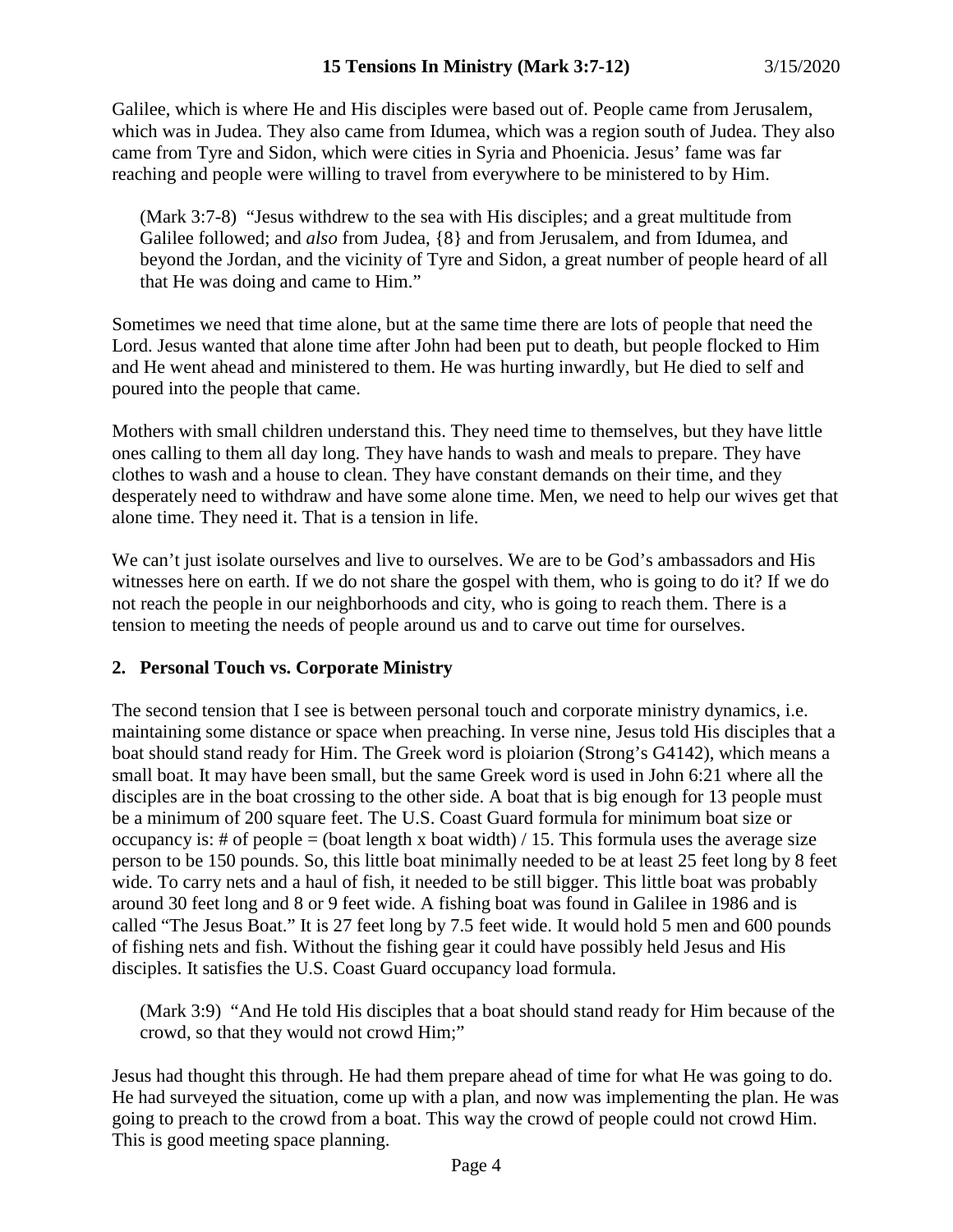Let's look at the contrast between touch and distance. In verse ten, we learn that He had healed many and there were many others with afflictions that wanted to touch Him. He had touched many, but there were many more that wanted a touch from God. There were many others that had not been healed of their afflictions yet and they were going to touch them. I don't think that Jesus was avoiding them. This was not "social distancing." I believe that He was going to touch them too, but He wanted to preach about the kingdom of God. That is what Jesus went around doing, preaching about the kingdom. Jesus did not just come to heal people; He healed people to introduce them the kingdom of God. He wanted to share the gospel message with the crowd, which was more important than just a physical healing. In order to effectively preach to them, He needed some space. There was a tension between the proclamation of the gospel and the demonstration of the gospel. Both parts are necessary. One required personal touch and the other required some meeting space logistics.

(Mark 3:10) "for He had healed many, with the result that all those who had afflictions pressed around Him in order to touch Him."

In my first church plant I had a man who hated stages. He thought it was arrogant for pastors to have a stage and stand above the people. I took him to the book of Nehemiah and showed him how they had built a wooden podium for Ezra to stand on to read from. Why did they build this stage? They built it so that people could see Ezra. They built it big enough for twelve men to stand up there with him, six on either side of him. That was a fairly big stage. It had nothing to do with pride or being over the people. It is just proper meeting space logistics.

(Neh 8:1-4) "And all the people gathered as one man at the square which was in front of the Water Gate, and they asked Ezra the scribe to bring the book of the law of Moses which the LORD had given to Israel. {2} Then Ezra the priest brought the law before the assembly of men, women and all who *could* listen with understanding, on the first day of the seventh month. {3} He read from it before the square which was in front of the Water Gate from early morning until midday, in the presence of men and women, those who could understand; and all the people were attentive to the book of the law. {4} Ezra the scribe stood at a wooden podium which they had made for the purpose. And beside him stood Mattithiah, Shema, Anaiah, Uriah, Hilkiah, and Maaseiah on his right hand; and Pedaiah, Mishael, Malchijah, Hashum, Hashbaddanah, Zechariah *and* Meshullam on his left hand."

It is important for people to be able to see a speaker and for the speaker to see his audience. In a small room like our auditorium, a stage is not necessary. As the number of people grows, the amount of space needed increases. It becomes increasingly difficult for people to see the speaker. So, there are several ways to handle it. You can elevate the speaker with a podium or stage. Alternatively, you can elevate the audience. Movie theaters elevate the audience. Stadiums and arenas elevate the audience with the players performing down below. Everyone can see what is going on.

I believe in our text today, it was more like a combination of both of these messages. If you were playing golf in Albuquerque, every putt goes away from the Sandia Mountains and towards the Rio Grande River. The altitude goes up as you go away from a river, lake, or beach. As people were gathered on the shore, each row of people was slightly higher than the row in front of them. This created an amphitheater view, like a movie theater. At the same time, the boat that Jesus had was on top of the water and Jesus was elevated. This allowed people to see Him while He spoke.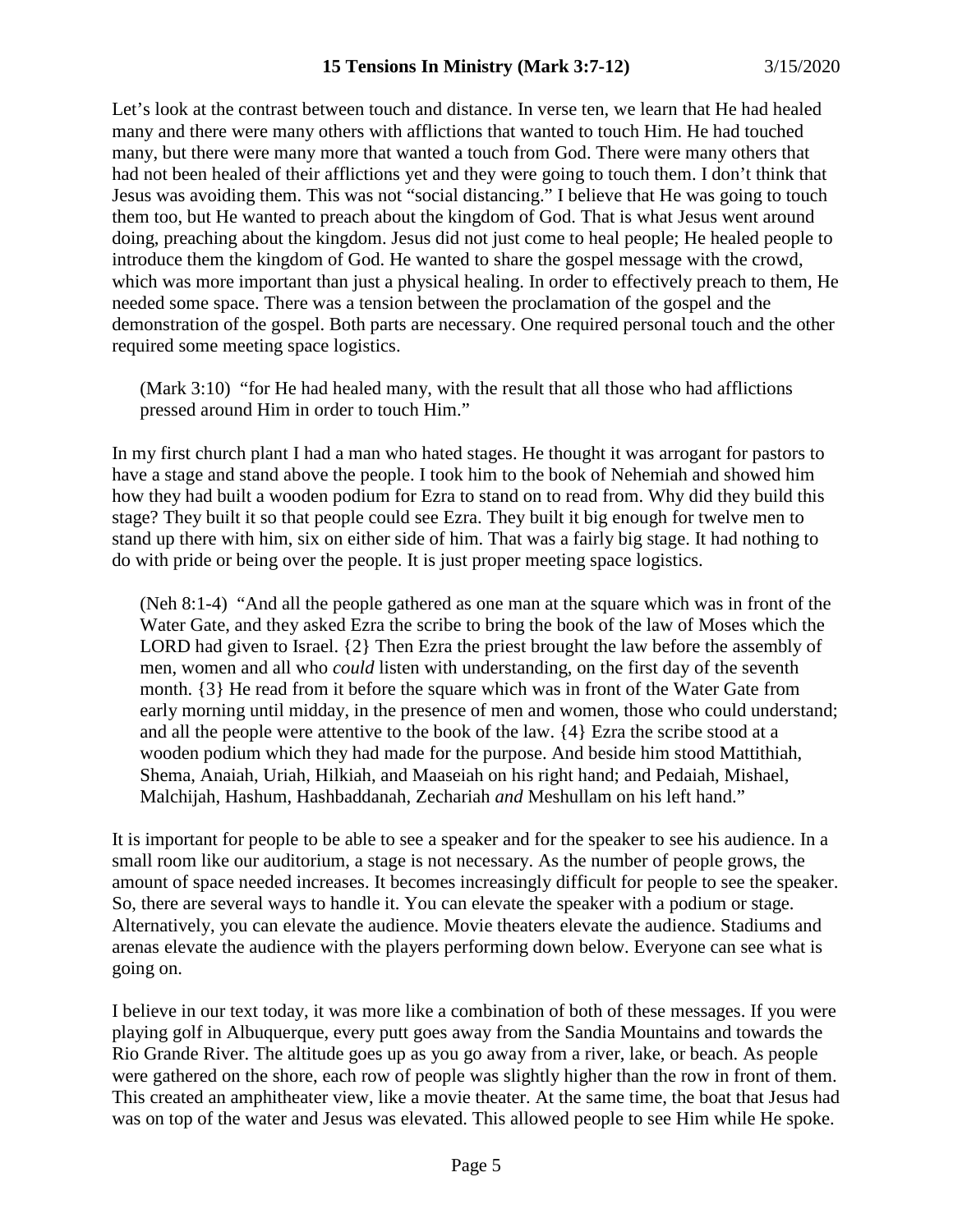In addition to visibility, the boat and shore kept people from crowding him and interrupting his message. The space created by being on the boat just off the beach allowed Him to have good acoustics. There was very little background noise and His voice could clearly project out to the audience. In every sense of meeting space logistics, this was a good plan.

On the other side of this tension is the personal touch. Jesus was constantly reaching out and touching the lives of others around Him. People around Jesus were always reaching out to touch Him. There was power in the touch. There are lots of verses so I just want to mention a few just in the gospel of Mark. In Mark 1:41, we saw that Jesus was moved with compassion when a leper asked Him to heal him. Jesus stretched out His hand and touched him, and said to him, "I am willing; be cleansed."

(Mark 1:41) "Moved with compassion, Jesus stretched out His hand and touched him, and said to him, "I am willing; be cleansed."

In our text today, all those with afflictions pressed around Him in order to touch Him. They had faith that if they touched Jesus they would be healed.

(Mark 3:10) "for He had healed many, with the result that all those who had afflictions pressed around Him in order to touch Him."

In Mark 5:25-30, a woman who had a hemorrhage for twelve years came up and touched Jesus' garment. She had spent all that she had on physicians and had only grown worse. There was a crowd of people around, but she forced her way in and touched His cloak. Immediately the flow of her blood was dried and she was healed. Then, Jesus asked, "Who touched My garments?" He knew that power had flowed out of Him. There is power in touch.

(Mark 5:25-30) "A woman who had had a hemorrhage for twelve years, {26} and had endured much at the hands of many physicians, and had spent all that she had and was not helped at all, but rather had grown worse— $\{27\}$  after hearing about Jesus, she came up in the crowd behind *Him* and touched His cloak. {28} For she thought, "If I just touch His garments, I will get well." {29} Immediately the flow of her blood was dried up; and she felt in her body that she was healed of her affliction. {30} Immediately Jesus, perceiving in Himself that the power *proceeding* from Him had gone forth, turned around in the crowd and said, "Who touched My garments?"

In Mark 6:56, whenever Jesus entered villages, or cities, or countryside, they were laying the sick in the market place and imploring Jesus that they might touch the fringe of His cloak, and as many as touched it were being cured.

(Mark 6:56) "Wherever He entered villages, or cities, or countryside, they were laying the sick in the market places, and imploring Him that they might just touch the fringe of His cloak; and as many as touched it were being cured."

In Mark 7:31-35, Jesus went from Tyre and Sidon to Decapolis. They brought Jesus a deaf and dumb man and implored Jesus to lay hands on him. Jesus took him aside, put His finger into his ears and after spitting, He touched his tongue with the saliva and said, "Be opened!" The mans ears were opened and the impediment of his tongue was removed.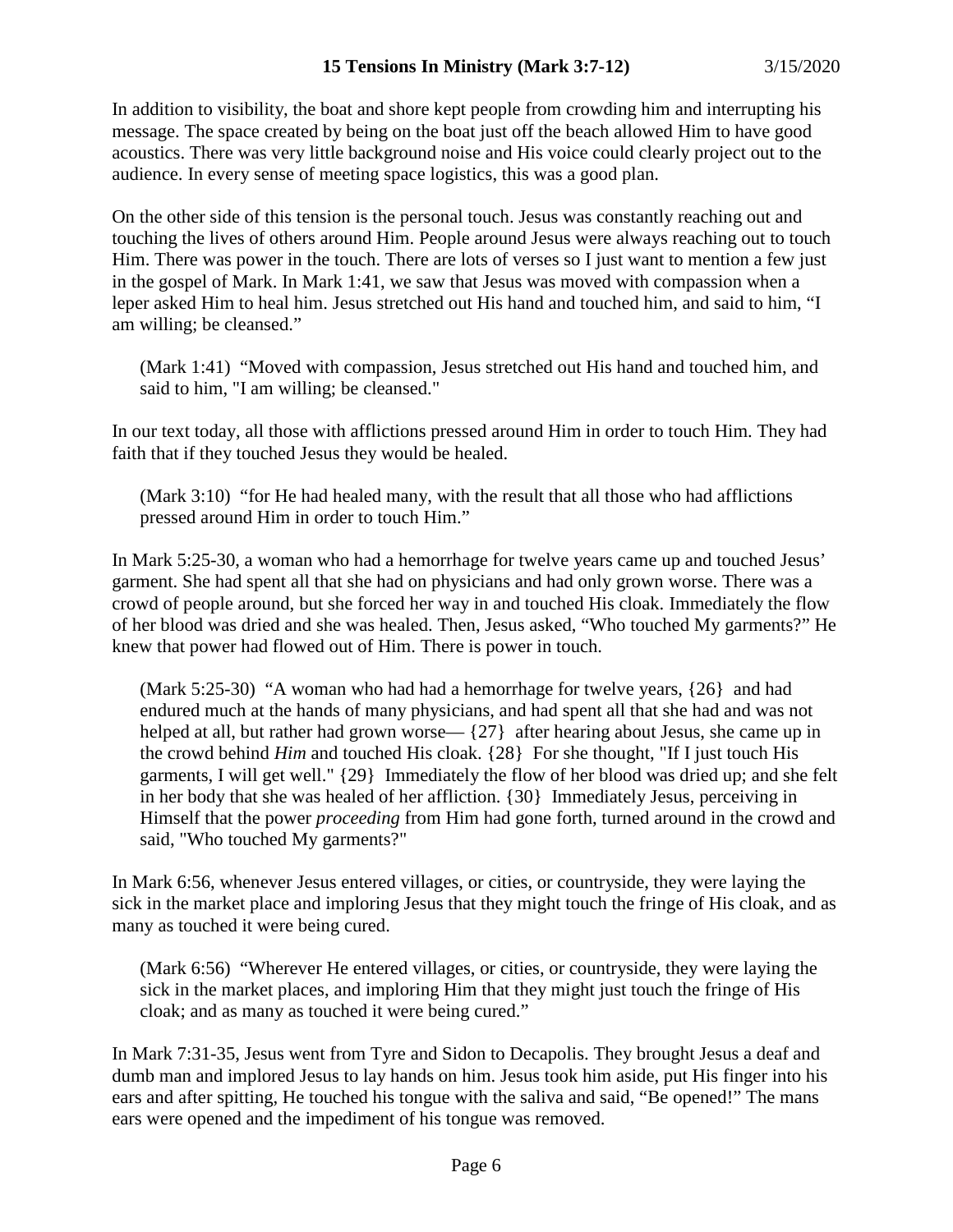(Mark 7:31-35) "Again He went out from the region of Tyre, and came through Sidon to the Sea of Galilee, within the region of Decapolis. {32} They brought to Him one who was deaf and spoke with difficulty, and they \*implored Him to lay His hand on him. {33} Jesus took him aside from the crowd, by himself, and put His fingers into his ears, and after spitting, He touched his tongue *with the saliva;* {34} and looking up to heaven with a deep sigh, He \*said to him, "Ephphatha!" that is, "Be opened!" {35} And his ears were opened, and the impediment of his tongue was removed, and he *began* speaking plainly."

In Mark 8:22, Jesus was in Bethsaida and they brought a blind man to Jesus and implored Him to touch the man. They were really asking Him to heal the blind man and they understood that the healing would often happen through Jesus' touch. I like this account because Jesus asked the blind man what He could see. He saw dimly so Jesus prayed again, and then he saw clearly.

(Mark 8:22) "And they came to Bethsaida. And they brought a blind man to Jesus and implored Him to touch him."

In Mark 10:13, people were bringing children to Jesus so that He might touch them. The disciples rebuked them, but Jesus told them to permit the children to come and not to hinder them. Then, Jesus did more than just touch them, He picked them up in His arms and began blessing them. He laid His hands on them and blessed them. The impartation of a blessing is just one of the functions of laying on of hands.

(Mark 10:13-16) "And they were bringing children to Him so that He might touch them; but the disciples rebuked them. {14} But when Jesus saw this, He was indignant and said to them, "Permit the children to come to Me; do not hinder them; for the kingdom of God belongs to such as these. {15} Truly I say to you, whoever does not receive the kingdom of God like a child will not enter it *at all.*" {16} And He took them in His arms and *began* blessing them, laying His hands on them."

Jesus wanted to touch those who were afflicted, and I believe that He did exactly that after He got out of the boat. He needed a proper preaching platform so He had His disciples get a boat ready and have it on hand. There was this tension between personal touch and corporate dynamics. Sometimes we must step out of the corporate ministry and touch individuals. Sometimes we have to step back from personal ministry and minister corporately.

# **3. Demonic Revelation vs. Divine Revelation**

The first tension was between withdrawing and engaging with people. The second tension was between personal touch and corporate ministry. The final tension is about revelation. When the unclean spirits saw Jesus, they would fall down before Him and shout, "You are the Son of God!" I would think that Jesus would want people to know that He is the Son of God, but He responded by earnestly warning them not to tell who He was. Jesus did not want people having demonic revelation. He did not want demons to be the source of any of our knowledge and understanding. The devil and his demons are liars and they cannot be trusted in anything they say. God wants to reveal Himself to us, but not through demons.

(Mark 3:11-12) "Whenever the unclean spirits saw Him, they would fall down before Him and shout, "You are the Son of God!" {12} And He earnestly warned them not to tell who He was."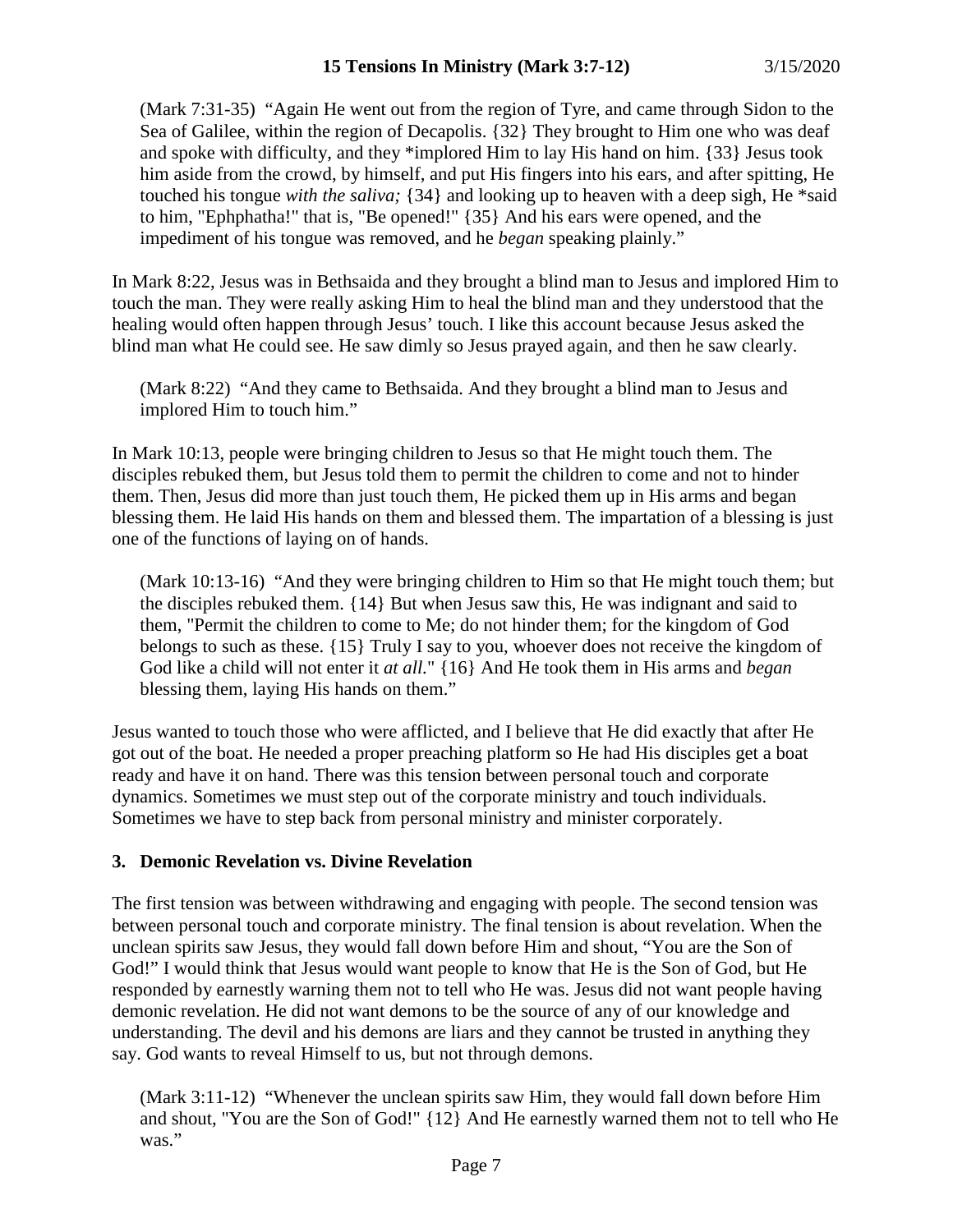John wrote that all things came into being through Jesus and apart from Jesus nothing came into being that has come into being. Moses wrote in Genesis 1:1, in the beginning God created...

(John 1:3) "All things came into being through Him, and apart from Him nothing came into being that has come into being."

In Colossians, Paul wrote that Jesus is the image of the invisible God, the firstborn of all creation for by Him all things were created, both in the heavens and on earth, visible and invisible, whether thrones or dominions or rulers or authorities – all things have been created through Him and for Him. These demons knew who Jesus was. They were created by Jesus and for Jesus. These demonic authorities and rulers were created by Jesus. They rebelled against Jesus and were cast out of heaven, but they know who Jesus is.

 $(Col 1:15-16)$  "He is the image of the invisible God, the firstborn of all creation.  $\{16\}$  For by Him all things were created, *both* in the heavens and on earth, visible and invisible, whether thrones or dominions or rulers or authorities—all things have been created through Him and for Him."

James wrote about these demons saying, "You believe that God is one. You do well; the demons also believe, and shudder." Why do they shudder? They shudder because they know who Jesus is and they have rebelled against Him. They know that their day of judgment is coming and they are not looking forward to that.

(James 2:19) "You believe that God is one. You do well; the demons also believe, and shudder."

In our evangelism training I did a session on apologetics. I focused on some of the essential doctrines, and one of those doctrines is about who Christ is. I think that God wants us to fully understand and embrace His true identity. We discern false doctrine and false religions about what they say about Jesus. If that is true, why did Jesus earnestly warn these demons not to tell people who He is? I believe that God wants people to have divine revelation rather than demonic revelation. You cannot trust anything that comes from a lying, deceiving spirit. Our source all revelation needs to be from God, and Jesus did not allow these unclean spirits to be the source of anyone's knowledge of Him or the Kingdom of God.

In Matthew 16:13-17, Jesus asked His disciples, "Who do people say that the Son of Man is?" They answered, John the Baptist, Elijah, Jeremiah, or one of the prophets. Then, Jesus asked, "But who do you say that I am?" Jesus got personal with them. That is the question for all of us. Who do we profess Jesus to be? Simon Peter answered, "You are the Christ, the Son of the living God." That is what the demons were saying, and now Peter is saying it. But notice the different response by Jesus. "Blessed are you, Simon Barjona, because flesh and blood did not reveal this to you, but My Father who is in heaven." Peter had divine revelation, not demonic revelation. Jesus wanted people to know who He is, but He wanted His Father and the Holy Spirit to reveal it to them. The revelation of Jesus' identity is foundational in our Christian lives.

(Matt 16:13-17) "Now when Jesus came into the district of Caesarea Philippi, He was asking His disciples, "Who do people say that the Son of Man is?" {14} And they said, "Some *say* John the Baptist; and others, Elijah; but still others, Jeremiah, or one of the prophets." {15} He said to them, "But who do you say that I am?" {16} Simon Peter answered, "You are the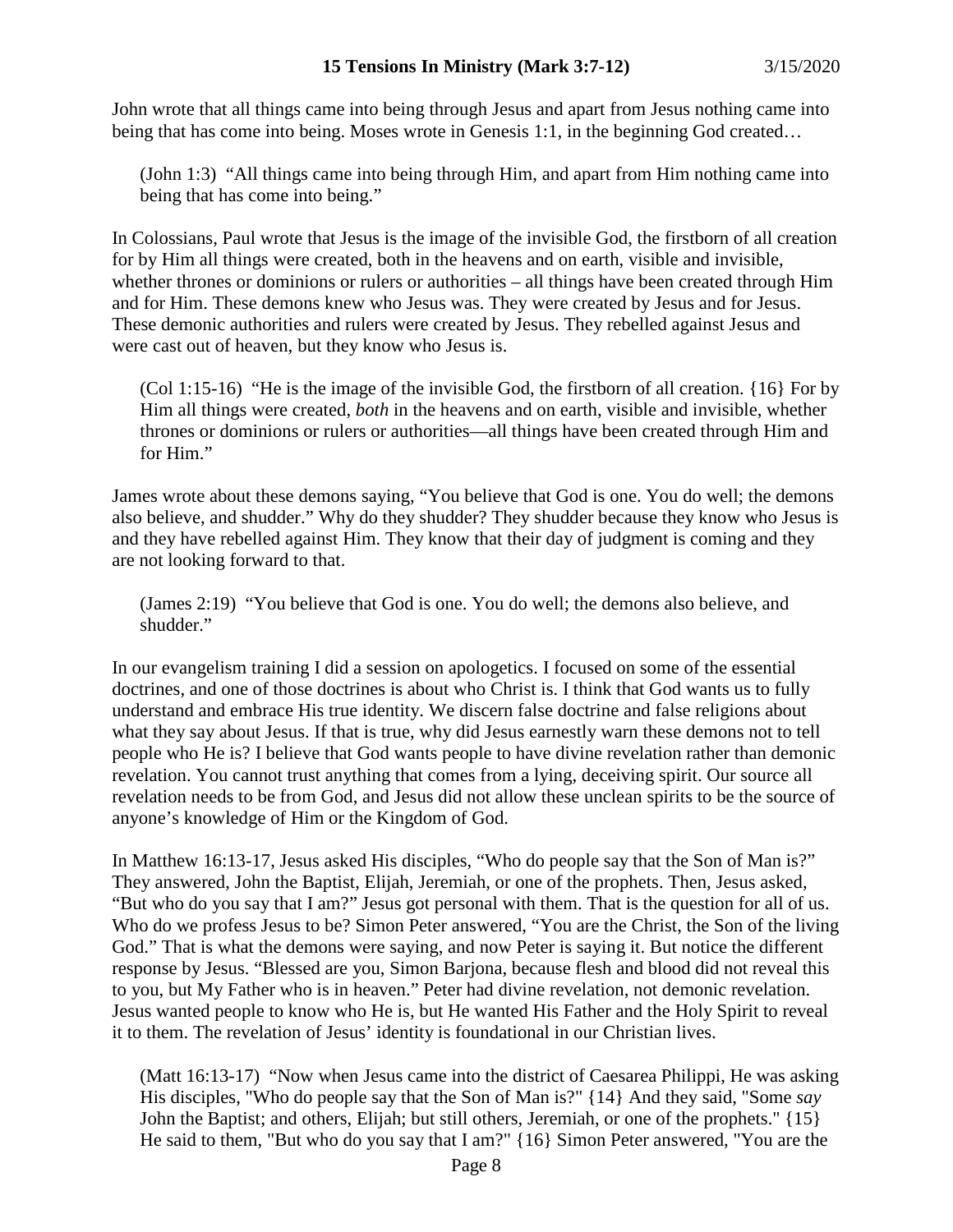Christ, the Son of the living God." {17} And Jesus said to him, "Blessed are you, Simon Barjona, because flesh and blood did not reveal *this* to you, but My Father who is in heaven."

In Acts 16, Paul was in Philippi. While there, a servant girl who had a spirit of divination, was telling people that Paul was a servant of the Most High God, and was proclaiming the way of salvation. It is the right message but the wrong spirit. Paul was greatly annoyed by this spirit and he cast it out of her. Even if the message is correct, we are not to listen to demonic spirits.

(Acts 16:16-18) "It happened that as we were going to the place of prayer, a slave-girl having a spirit of divination met us, who was bringing her masters much profit by fortunetelling. {17} Following after Paul and us, she kept crying out, saying, "These men are bondservants of the Most High God, who are proclaiming to you the way of salvation." {18} She continued doing this for many days. But Paul was greatly annoyed, and turned and said to the spirit, "I command you in the name of Jesus Christ to come out of her!" And it came out at that very moment."

Most of the commentaries I read mention that Jesus did not want unfit preachers. These demons were not the ones that He wanted to be proclaiming Jesus. God entrusts the preaching of the gospel to His servants, that is you and I. We are the ones that He has chosen to use. This transitions into what we will talk about next week. Jesus chose the twelve apostles and He commissioned them to go preach the gospel. God wants you and I to proclaim who He is, not demons.

# **Conclusion and Applications**

Tensions are a part of our everyday life. As we navigate our way through life, making daily decisions about what God is calling us to do, we are constantly considering these tensions. You have a busy schedule and you feel like you need to withdraw and get some rest. Do you schedule some vacation time? Do you get away for a week-end? Do I look at my priorities and makes sure that I spend alone time with the Lord before I start the rest of my day? How can I make sure that I get that alone time with God each day?

Maybe you have suffered a loss and need some time to get your emotions and soul to be at rest. Do you pull back on your social activities and commitments for a season? Or, do I allow the people that I am connected with to minister to me and help me walk through these things?

Many churches are grappling with the recommendations for groups of 250 or more to consider cancelling the meetings for the next few weeks. The corona pandemic has been growing, not going away. One of the hot terms is social distancing to prevent the spreading of the disease. We are a small body of believers, but even among our body, we want to use wisdom and precaution. Do we continue to meet or do we take a few weeks off? Do we meet but use some social distancing? Do we meet and clean toilets, door handles, and do as many things as we can to stop the spread of viruses? These are the tensions that we live with.

In an earlier email to all of you I mentioned four things. 1) I believe that we are to continue without an interruption in our Sunday or Friday night services. 2) I believe that we need to be cognizant of good hygienic practices, like washing our hands frequently and being careful. 3) I believe we should be considerate to others. If we have a cough, runny nose, or other symptoms, it would be wise to stay away from others. 4) If you feel that it would be in your best interest to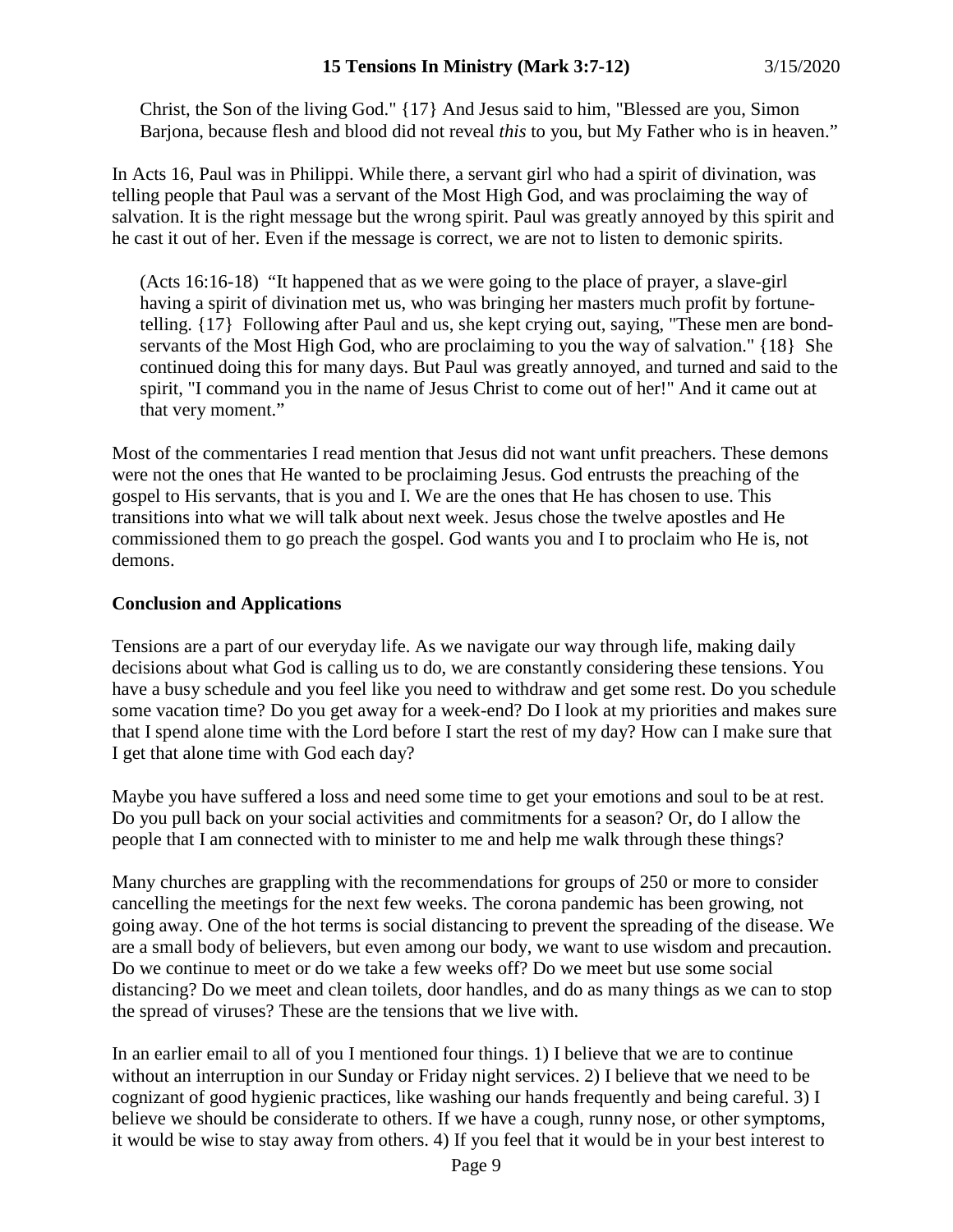stay at home at this time, you will have our support and prayers. We hold to the Scriptures that say there is no condemnation from those in Christ Jesus for the law of the Spirit of life in Christ Jesus has set us free from that.

"Father, I pray that You will give us Your wisdom, individually and corporately. I pray that You will give Your supernatural peace that surpasses understanding. I come against fear, anxiety, and panic, and I cast those cares on You, because You care about our church family. Lord, I pray that we will seek shelter under You. I pray that we will run to You, the Tower of Refuge. I pray that this pandemic will cause hearts to soften and turn to You. Lord, I plea the blood of Jesus over our congregation. I bless the Connection Church of Albuquerque in Jesus' name. Amen."